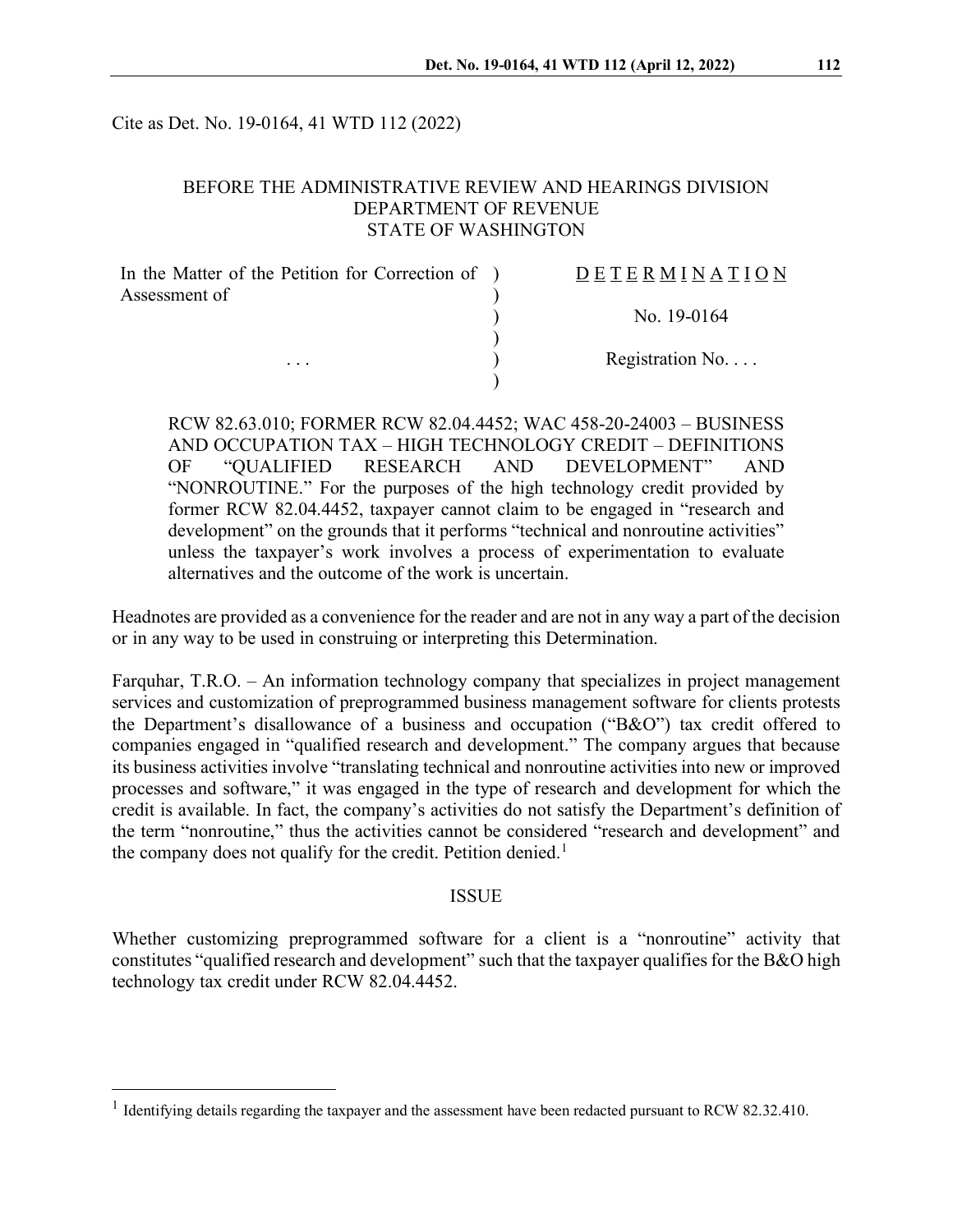### FINDINGS OF FACT

. . . ("Taxpayer") is an information technology company based in . . . Washington. Taxpayer does not design or develop its own computer hardware or software. Instead, Taxpayer "provides consultants to assist its clients in planning, designing, and executing on critical information technology initiatives." Memorandum accompanying Taxpayer's Review Petition ("Memo"), pg. 1. Taxpayer describes its consultants as "subject matter experts with extensive industry experience who apply specialized knowledge precisely and efficiently." *Id*. Prior to beginning a project, Taxpayer and the client enter into an agreement that includes a description of the work Taxpayer will perform. Taxpayer's consultants . . . use "off the shelf" or "canned" software, such as preprogrammed enterprise management programs, which the consultants customize to meet the client's needs. [Taxpayer has no licensing agreements authorizing it to modify the software that they integrate for their clients.] Taxpayer frequently works with "large clients on large scale implementation projects" that "almost always require a significant level of customization." *Id*.

In October of 2017, the Department's Audit Division ("Audit") began a review of Taxpayer's books and records for the period of January 1, 2014, through September 30, 2017 ("the Audit Period"). During the first year of the Audit Period, Taxpayer claimed a B&O high technology tax credit under RCW 82.04.4452 ("the Credit") (the statute authorizing the Credit expired on January 1, 2015). Taxpayer argued that its work constituted "qualified research and development" in the field of advanced computing. Audit determined that Taxpayer's activities did not meet the definition of "advanced computing" because it did not design or develop new computer hardware or software and disallowed the Credit.

On April 24, 2018, Audit issued an assessment in the amount of \$ . . . ("the Assessment"). The Assessment consists of \$ . . . in service and other activities B&O taxes (including \$ . . . for the disallowed Credit Taxpayer claimed for 2014 less a credit of \$ . . . for over-reported service and other activities B&O taxes), a  $\$\dots$  assessment penalty,  $\$\dots$  in delinguent penalties, and  $\$\dots$  in interest. Taxpayer has not paid the Assessment.

On June 18, 2018, Taxpayer submitted a timely petition for review ("the Petition"). In it, Taxpayer argues that it qualifies for the Credit and Audit's decision to disallow it was improper. Taxpayer argues that its activities during the Audit Period involved "translating technical and nonroutine activities into new or improved processes and software." Memo, pg. 5. It also argues that WAC 458-20-24003 "expressly notes that post-release software development can qualify as research and development for the purposes of the credit when it involves both technical and nonroutine activities concerned with translating technological information into improved software." *Id*. Taxpayer states that its business involves "large scale integration projects requiring computer programming, which itself is nonroutine and results in the creation of new and improved processes and software." *Id*. Finally, Taxpayer argues that the Board of Tax Appeals previously ruled that customization of "canned" software may qualify as research and development in *Cimlinc, Inc. v. Dep't of Revenue*.

Along with the Memo, Taxpayer provided 83 pages of statements of work between itself and several clients that document the type of work Taxpayer would perform on several projects. Taxpayer also provided a table summarizing sales to various clients and a copy of the Assessment notice, audit results, and the auditor's Detail of Differences.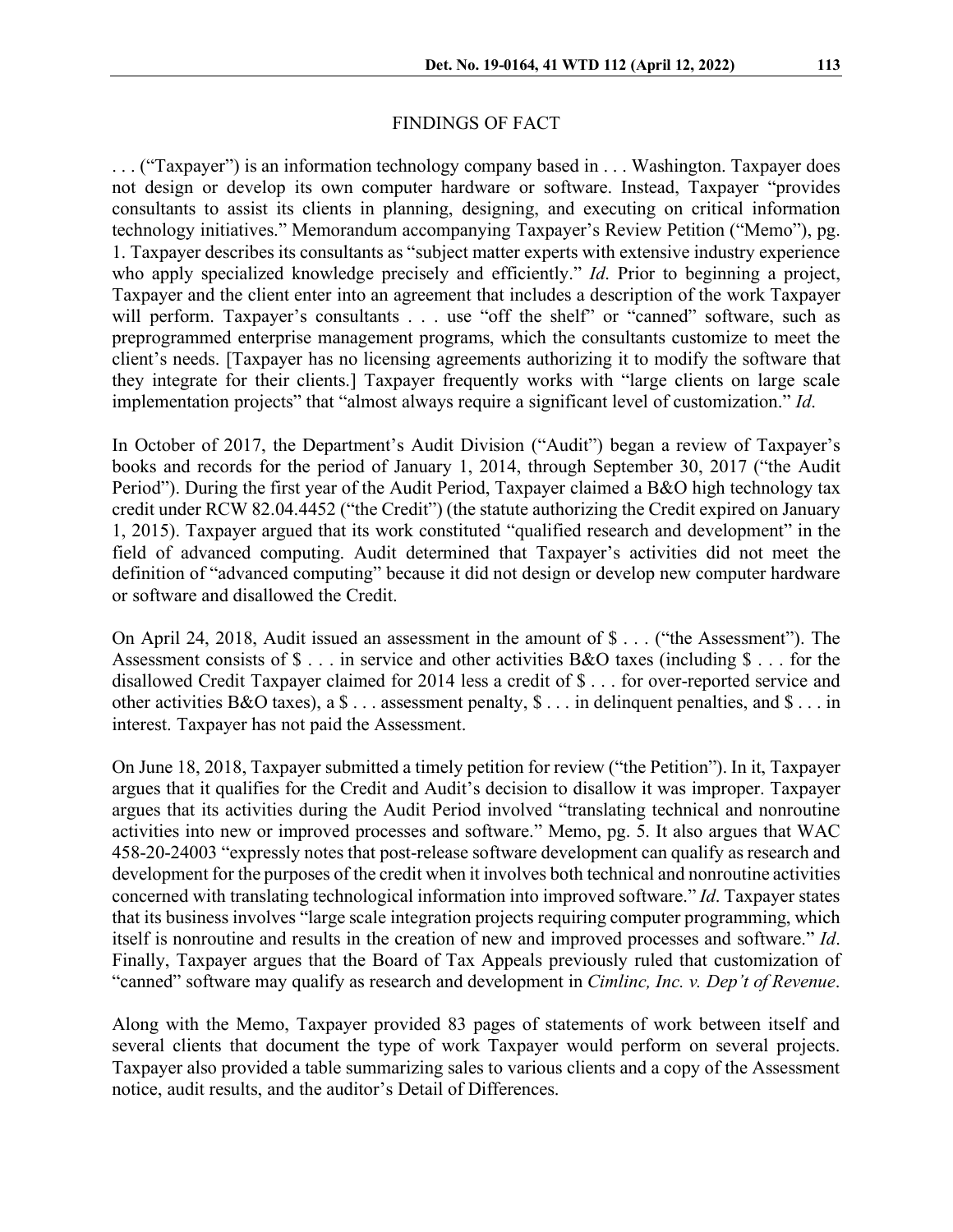# ANALYSIS

Former RCW 82.04.4452, which expired on January 1, 2015, provided the following business and occupation ("B&O") tax credit for research and development spending:

In computing the [B&O] tax imposed under this chapter, a credit is allowed for each person whose research and development spending during the year in which the credit is claimed exceeds 0.92 percent of the person's taxable amount during the same calendar year.

Former RCW 82.04.4452(1) (expired January 1, 2015). The statute then states how to calculate the value of the Credit. To begin, a taxpayer would determine its amount of "qualified research and development" by taking "the greater of the amount of qualified research and development expenditures of a person *or* eighty percent of *amounts received* by a person other than a public educational or research institution in compensation for the conduct of qualified research and development." RCW 82.04.4452(2)(a) [(emphasis added)]. Therefore, to qualify for the Credit, a taxpayer must first show that it has "qualified research and development" costs or receipts.

As relevant here, RCW 82.04.4452(7)(c) stated that "qualified research and development" had the same meaning as in RCW 82.63.010, which defines the term as follows:

"Qualified research and development" means research and development performed within this state in the fields of advanced computing, advanced materials, biotechnology, electronic device technology, and environmental technology.<sup>[2](#page-2-0)</sup>

RCW 82.63.010(16).

Thus, to meet the definition of "qualified research and development," a taxpayer must demonstrate, first, that its activities constitute "research and development" and, second, that the research and development is performed within one of the five fields specified in RCW 82.63.010(16).

Our analysis begins with whether Taxpayer's activities involve "research and development." RCW 82.04.4452 does not define the term, but RCW 82.63.010, the statute that provides definitions for terms used in tax deferrals for high-technology businesses, defines "research and development" in relevant part as follows:

"Research and development" means activities performed to *discover technological information*, and *technical and nonroutine activities* concerned with translating technological information into new or improved products, processes, techniques, formulas, inventions, or software. . . . The term does not include adaptation or duplication of existing products where the products are not substantially improved by application of the technology, nor does the term include surveys and studies, social science and humanities research, market research or testing, quality control, sale promotion and service, computer software developed for internal use, and research in areas such as improved style, taste, and seasonal design.

<span id="page-2-0"></span><sup>&</sup>lt;sup>2</sup> The language contained in RCW 82.63.010(16) in 2014 remains in effect as of the date of this determination.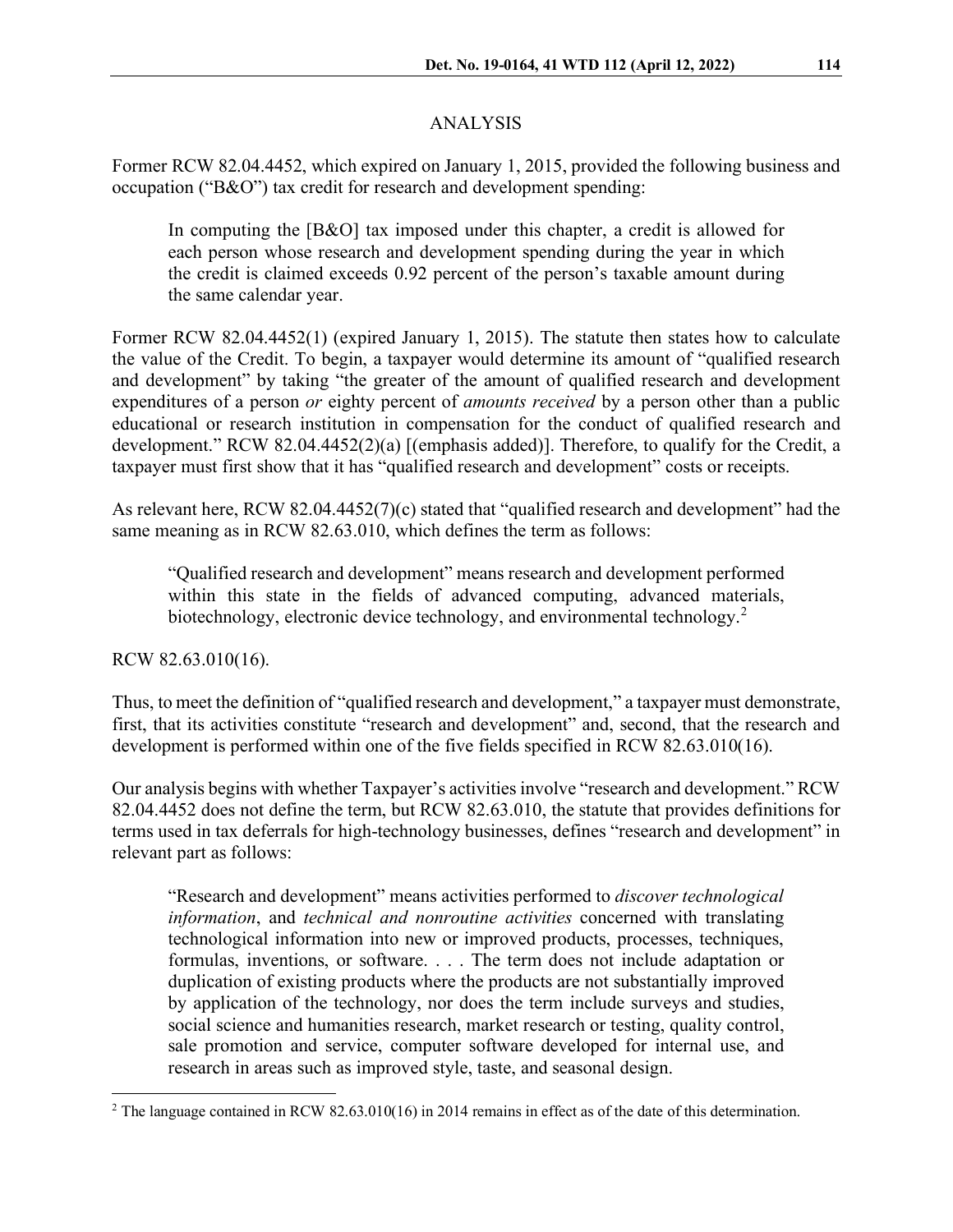RCW 82.63.010(18) (emphasis added).

In other words, "research and development" generally consists of two distinct types of activities: activities "performed to discover technological information" and "technical and nonroutine activities concerned with translating technological information into new or improved products, processes, techniques, formulas, inventions, or software." RCW 82.63.010(18). WAC 458-20- 24003(3)(c), which includes the same definition for "research and development," clarifies that a taxpayer need not perform both types of activities in order to be "engaged" in research and development. Taxpayers "may perform either activity alone and be engaged in research and development." WAC 458-20-24003(3)(c)(i).

Taxpayer does not argue that its business activities are intended to "discover technological information." Instead, Taxpayer uses consulting experts and known software to develop business management tools for its customers based on a predetermined plan. Therefore, the first type of "research and development" activity does not apply to Taxpayer and our analysis turns to whether Taxpayer's activities are "technical and nonroutine."

WAC 458-20-24003(3)(c)(iv) provides definitions for both "technical" and "nonroutine" [activities]. Activities are considered technical if they involve "the application of scientific, engineering, or computer science methods or principles." WAC 458-20-24003(3)(c)(iv)(A). WAC  $458-20-24003(3)(c)(iv)(B)$  defines "nonroutine" as follows:

An activity is nonroutine if it:

- (I) Is undertaken to achieve a new or improved function, performance, reliability, or quality; and
- (II) Is performed by engineers, scientists, or other similarly qualified professionals or technicians; and
- (III) *Involves a process of experimentation designed to evaluate alternatives where the capability or the method of achieving the new or improved function, performance, reliability, or quality, or the appropriate design of the desired improvement, is uncertain at the beginning of the taxpayer's research activities.* A process of experimentation must seek to resolve specific uncertainties that are essential to attaining the desired improvement.

(Emphasis added).

There is no dispute that Taxpayer's activities are "technical." Providing assistance to its customers on information technology projects necessarily involves "the application of scientific, engineering, or computer science methods or principles."

However, to meet the second definition of "research and development" in RCW 82.63.010(18), Taxpayer's activities must also be "nonroutine." Taxpayer believes its activities are indeed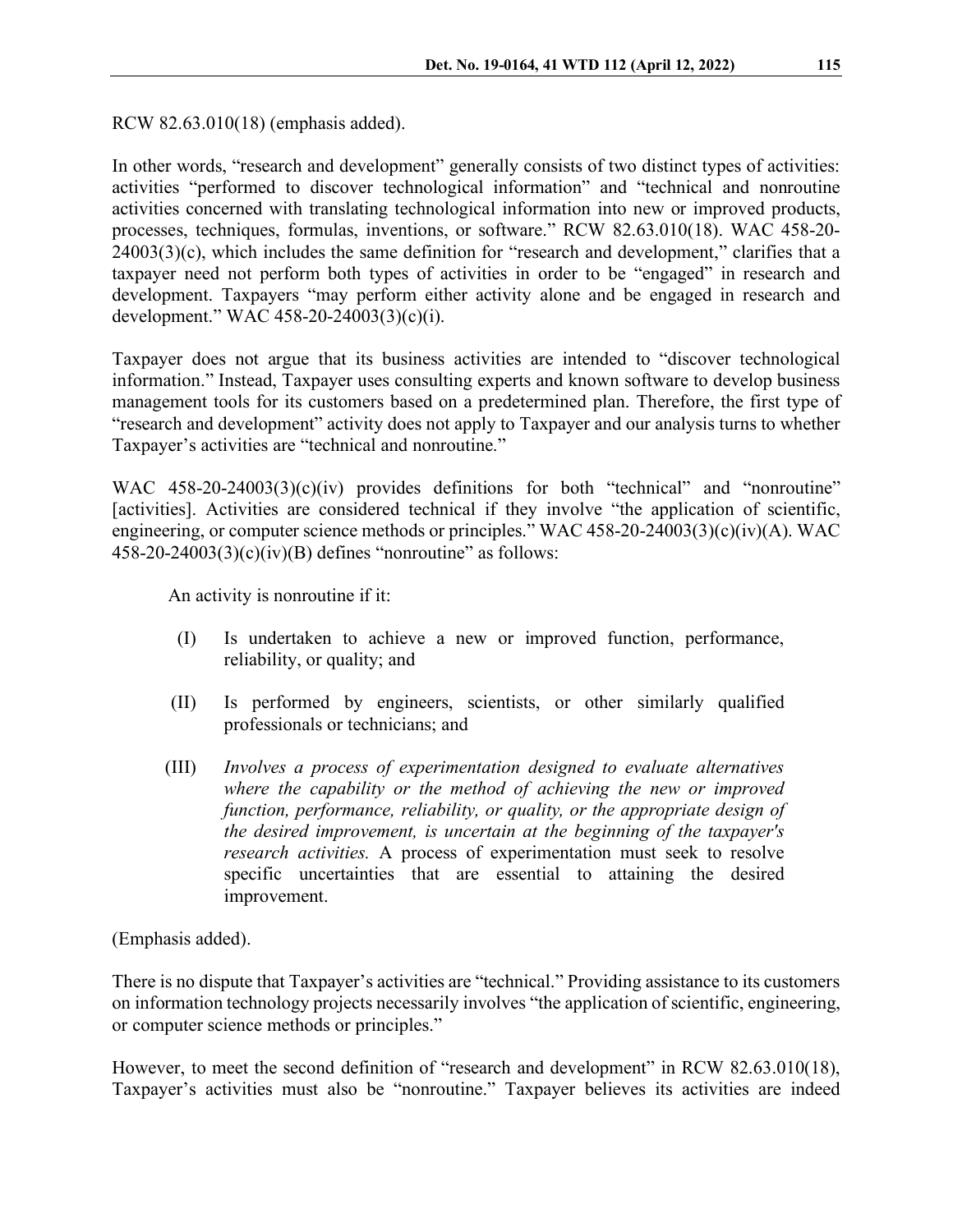"nonroutine" because computer programming "itself is nonroutine and results in the creation of new and improved processes and software." Memo, pg. 5. Taxpayer's argument appears to be based on a more colloquial definition of "nonroutine" and does not address the definition provided in WAC 458-20-24003. As discussed above, "nonroutine" is specifically defined by WAC 458-  $20-24003(3)(c)(iv)(B)$  as a process of "experimentation" to evaluate alternatives and where the outcome of the work is "uncertain."

Nothing in the record suggests that Taxpayer's work involves "experimentation" or that the outcome of its projects are "uncertain." The statements of work provided by Taxpayer show that both parties are aware of the client's problem, as well as Taxpayer's detailed plan to resolve the problem, before work begins. Therefore, Taxpayer is not using a process of experimentation to evaluate alternatives. Additionally, it appears from the facts that the parties believe this plan will resolve the problem, suggesting that the outcome is not "uncertain."

For those reasons, we find that Taxpayer's activities do not meet the definition of "nonroutine", and Taxpayer's activities cannot be considered "research and development" as defined by RCW 82.63.010. Though Taxpayer argues that WAC 458-20-24003 "expressly notes that post-release software development can qualify as research and development," the argument fails because Taxpayer's work with "post-release software" does not involve both technical and nonroutine activities. Because Taxpayer is not engaged in "research and development," it cannot satisfy the definition of "qualified research and development" and we need not address whether Taxpayer's activities constitute "advanced computing."

Because our analysis turns on the definition of "nonroutine," we need not discuss whether Taxpayer satisfies all other components of the definition of "research and development" under RCW 82.63.010. Nevertheless, we do note that Taxpayer's activities do not appear to result in a "substantially improved" product. RCW 82.63.010(18) states that the definition of "research and development "does not include adaptation or duplication of existing products where the products are not substantially improved by application of the technology." ["A product is substantially improved when it functions fundamentally differently because of the application of technological information." WAC 458-20-24003(3)(c)(v).<sup>[\[3](#page-4-0)]</sup> Taxpayer does not design or develop its own hardware or software and any customization it performs is for the purpose of fitting a "canned" product to a customer's specific needs. The original product – the "canned" software – is not changed, let alone substantially improved, by Taxpayer's activities. [Indeed, Taxpayer is not authorized to make any changes to the underlying software. Because Taxpayer does not change the software, the software does not function in a fundamentally different manner as a result of Taxpayer's services—the software functions exactly how the creator designed the software.] If Taxpayer subsequently sells the same program to another customer, the sale would involve the same base product that Taxpayer would then customize to the new customer's unique needs. In

<span id="page-4-0"></span> $[^3$  WAC 458-20-24003(3)(c)(v) defines "substantially improved" as:

A product is substantially improved when it functions fundamentally differently because of the application of technological information. This fundamental difference must be objectively measured. Examples of objective measures include increased value, faster operation, greater reliability, and more efficient performance. It is not necessary for the improvement to be successful for the research to qualify.]